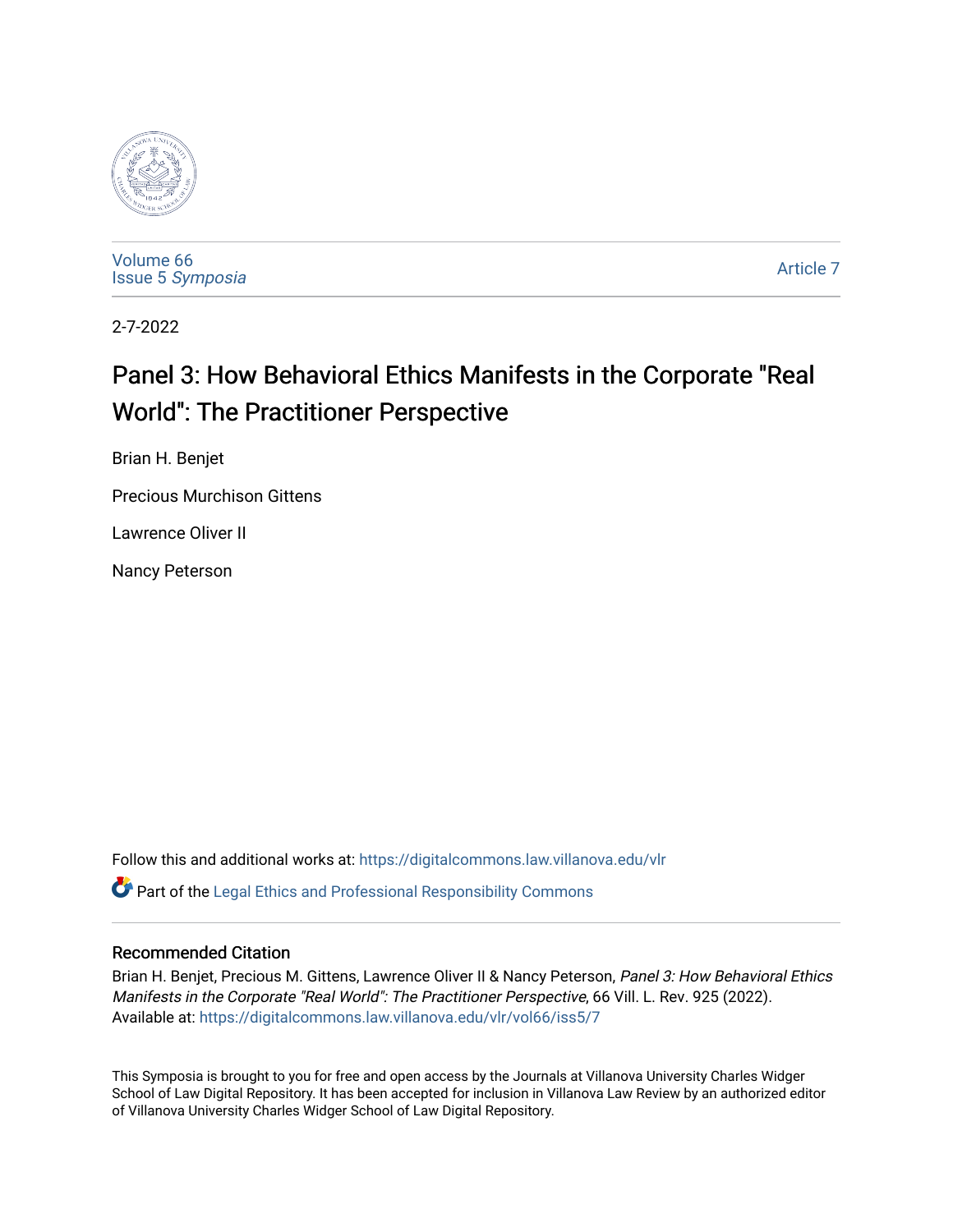# 2021]

# TRANSCRIPTION OF THE 2021 *VILLANOVA LAW REVIEW* NORMAN J. SHACHOY SYMPOSIUM: *PRACTICAL ETHICS IN CORPORATE LAW: THE SCIENCE, INSTRUCTION AND "REAL-WORLD" APPLICATION*

# PANEL 3: HOW BEHAVIORAL ETHICS MANIFESTS IN THE CORPORATE "REAL WORLD": THE PRACTITIONER PERSPECTIVE\*

MODERATOR: DORIS DELTOSTO BROGAN<sup>\*\*</sup>

PANELISTS: BRIAN H. BENJET\*\*\* PRECIOUS MURCHISON GITTENS\*\*\*\* LAWRENCE OLIVER II\*\*\*\*\* NANCY PETERSON\*\*\*\*\*\*\*

PROFESSOR DORIS DELTOSTO BROGAN, VILLANOVA UNIVERSITY CHARLES WIDGER SCHOOL OF LAW: Well, good morning. I was going to say good afternoon because it's Zoom world and nobody knows what time it is or what day it is, but it's today and the time is now. We have a lot of folks that have a lot to talk about in preparation for this. We could have spent the whole symposium talking to these four folks and have had much to say, but I'd like to sort of bring to the forefront this morning's discussions focused on how people behave in terms of ethics in the workplace and explore some empirical research done by scholars on this.

What I'd like to do is kick this panel off by exploring a little bit about what compliance structure looks like in the real world in your own organizations. I propose to start with Nancy Peterson and Precious Murchison Gittens to sort of kick us off and then move to Brian Benjet and Lawrence Oliver to kind of give the view—from Lawrence's place, we're doing the investigation, so this is what it looks like on the other end, and Brian from the outside, general counsel who comes in sometimes with, I guess, your

\*\*\*\*\* Chief Counsel, Investigations, The Boeing Company.

\*\*\*\*\*\* Senior Vice President, Deputy General Counsel, and Chief Compliance Officer, Allied Universal Security Services.

(925)

<sup>\*</sup> The 2021 Norman J. Shachoy Symposium took place virtually on February 19, 2021 at Villanova University Charles Widger School of Law. This transcript has been edited and excerpted.

<sup>\*\*</sup> Harold Reuschlein Leadership Chair & Professor of Law, Villanova University Charles Widger School of Law.

<sup>\*\*\*</sup> Partner, DLA Piper, Adjunct Professor of Corporate Compliance, Villanova Charles Widger School of Law.

<sup>\*\*\*\*</sup> Senior Director of Compliance Investigations, Fresenius Medical Care North America.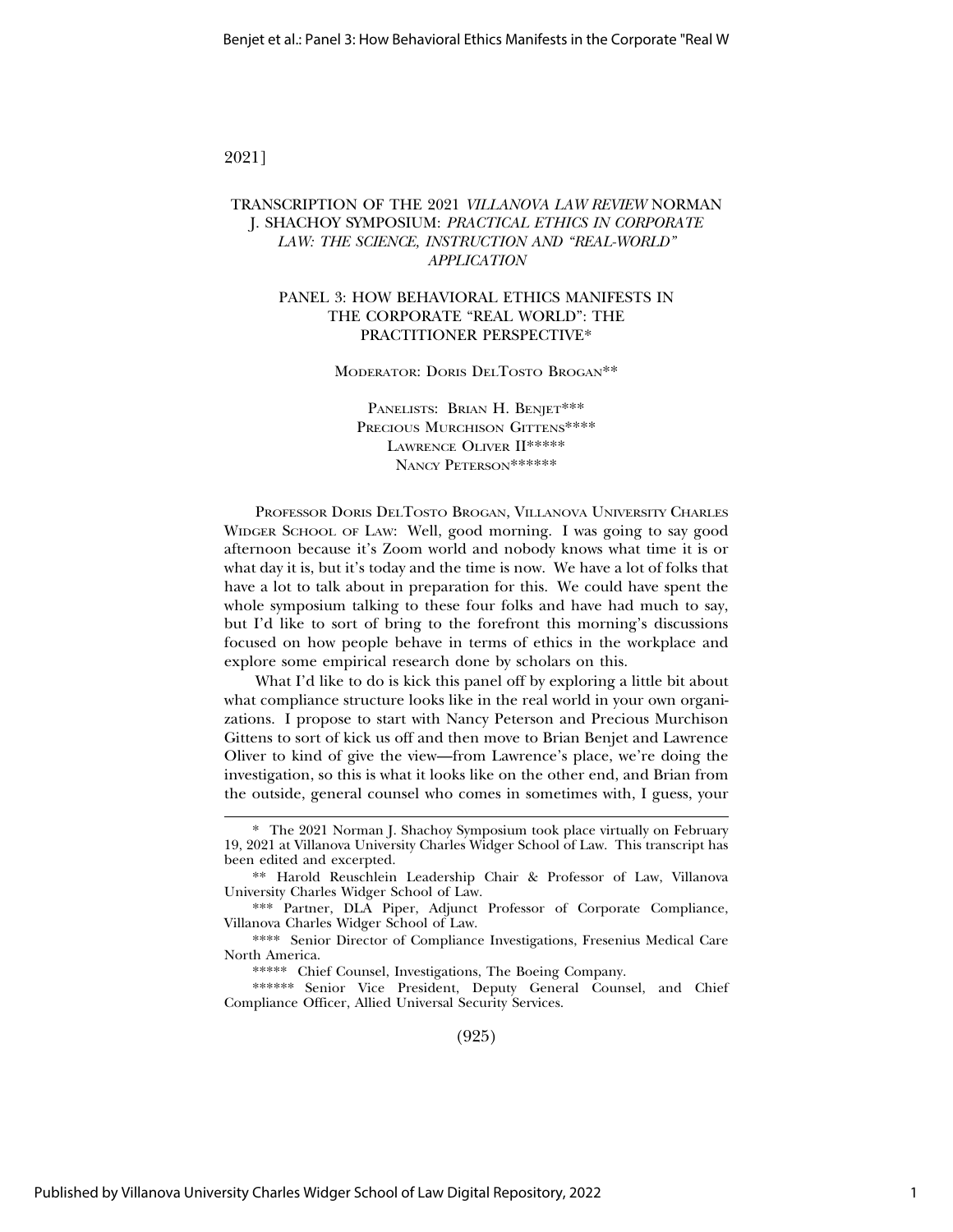hands over your ears or over your eyes like, "Oh my gosh, what do we do with this?" So Nancy, why don't you kick us off?

NANCY PETERSON, ALLIED UNIVERSAL SECURITY SERVICES: Hi everybody, Nancy Peterson. Thanks for the technology help there. I work at Allied Universal—we have 265,000 employees, about a \$9.5 billion company with about 50,000 client locations across the globe, so we've got a large organization. So, one of the things I would say when we talk about compliance and ethics is, "What is your structure and what works on the front end?" And then, I think Lawrence and Brian are going to talk about that, you know, kind of some of the things on the back end.

Where I come in, my perspective from my experience of the organization which I've been at since 2005, is that we've been in a growth mode as an organization and purchased probably about sixty companies or so and continue to grow. And so, one of the things I think about in terms of the structure is making sure that when we are bringing new organizations on, new leaders on, new lines of business through those acquisitions, that compliance and ethics and value-based behavior and decisions are part of the front end of those discussions, right as people are coming in the door. So again, there's lots of other components to how we set up our compliance program, but that is one of the key areas because, you know, that's your opportunity to help set those folks, those organizations, into the way that we do business at Allied Universal.

PRECIOUS MURCHISON GITTENS, FRESENIUS MEDICAL CARE NORTH AMERICA: So Doris, I work in the healthcare industry. I work for a really large, complex, vertically-integrated company. We help people who are living with kidney disease. From my perspective, compliance really drives innovation. So you get to see all sorts of things—especially when you're growing like we are and we have everything from dialysis clinics to pharmaceuticals. I work in the company's compliance department. I report to the Chief Compliance Officer who reports to our CEO. And the corporate governance of our company, the executive management, is responsible for establishing our compliance program and is ultimately responsible for oversight of the compliance program. The Chief Compliance Officer and her team, which includes me, the compliance function, really has day-to-day management, implementation, and oversight of our program.

PROFESSOR BROGAN: Lawrence, what does it look like? When you come in and the mess happened?

LAWRENCE OLIVER, THE BOEING COMPANY: Well, I'll start.

PROFESSOR BROGAN: Or not, that never happens at Boeing, right?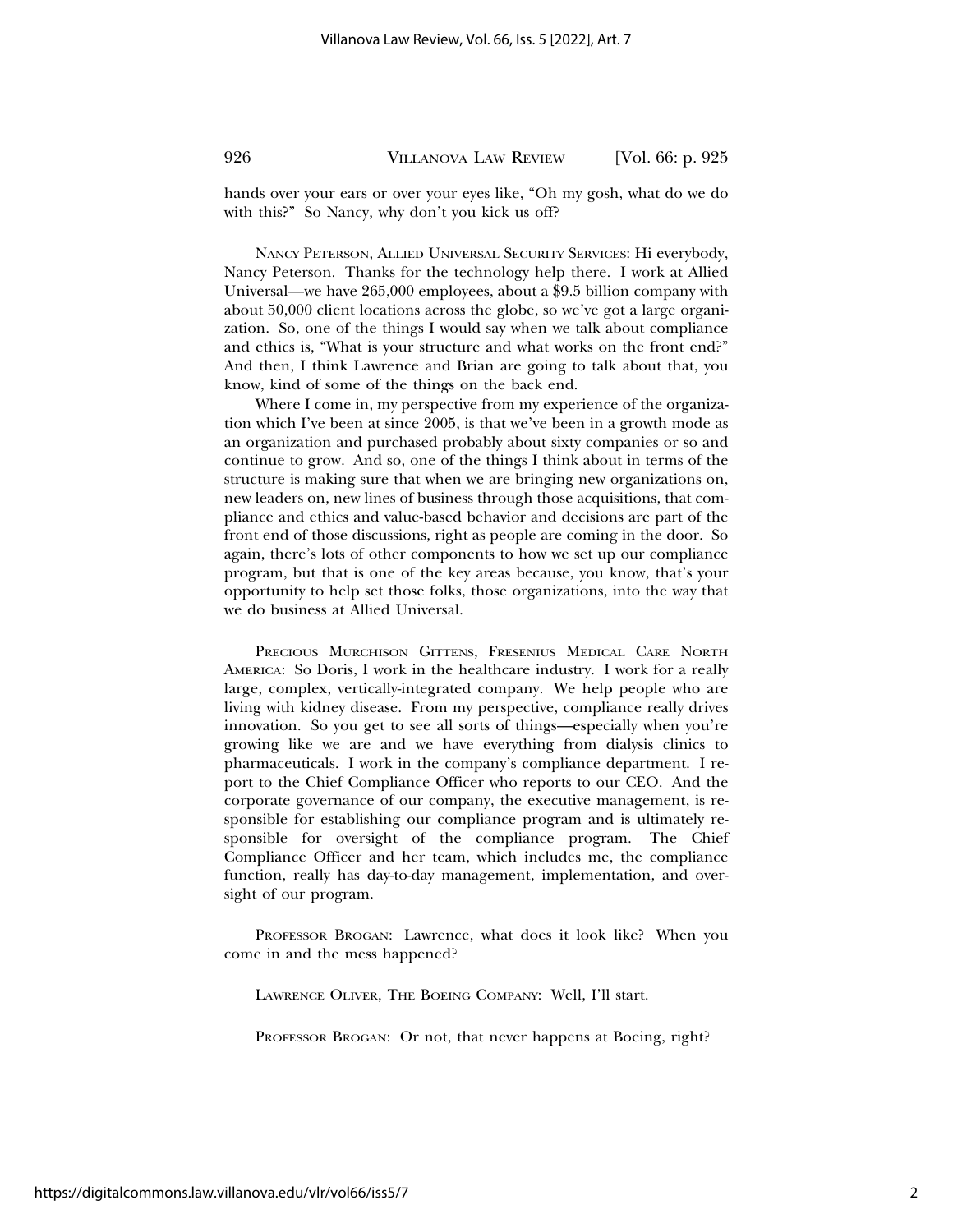LAWRENCE OLIVER: Yeah, I'll start with this. So my job, my role, was created out of a mess about eighteen years ago. Boeing had a few lapses that made national news. Some involved inappropriate employment discussions with an Air Force official still overseeing Boeing contracts. That's a criminal act. There was also evidence that we were in inappropriate possession of third-party information. So all those things led to the creation of my job, which is to oversee legal investigations.

When I came in, a big emphasis was placed on lessons learned and making sure that we were not in possession of a third-party's proprietary information or trade secret information without authorization. So that lesson became a backdrop to a lot of what my job was focused on in the first couple of years because Boeing is a big defense contractor as well as a commercial airplane manufacturer. We're in possession of all types of third-party information, most of which is authorized and properly negotiated. And we deal with subcontractors, but these same people could also be competitors. So, on the one hand, you might have information that you can properly have. On the other hand, you might have information from the same person or entity that you shouldn't have. So those things all flow back into lessons learned.

We make them part of our code of conduct. You know, I heard the prior discussion. Doctor Treviño talked about codes of conduct and whether it can be just like wallpaper. Well it can, if that's the way it's treated, but our lessons have been dwindled down to about half a page. So, it's a half a page of the entire code of conduct that everybody needs to adhere to, and it talks a lot about not misusing third-party company information, operating with business integrity in all your relationships with customers, suppliers, and other employees. And it's really kind of like the black and white that Dr. Gentile was just talking about focusing on what's clear, which you can really affect easily, as opposed to the nuanced gray areas and trying to get lost in the weeds where you might have goodfaith differences of interpretation.

If you've been following the news, you know last year was a big year for Boeing. You know we had the 737 Max crashes, which lead to a lot of investigations. Without going into any real detail, you can certainly be assured that there are a lot of lessons that are coming out of all of that that are, you know, in real time, being folded back into our ethics and compliance program. So it's a constant evolution. There's nothing like a lesson learned when it's *your* lesson. It's more sobering than if it's your neighbor's lessons, your competitor's lesson. When it's your lesson, it's real, right? To you, this is not a hypothetical. This happened. We're in the soup. How do we stay out of it? And so those moments, as awkward and as uncomfortable as they are, those are the best opportunities to actually get folks' attention and try to affect change internally throughout the organization.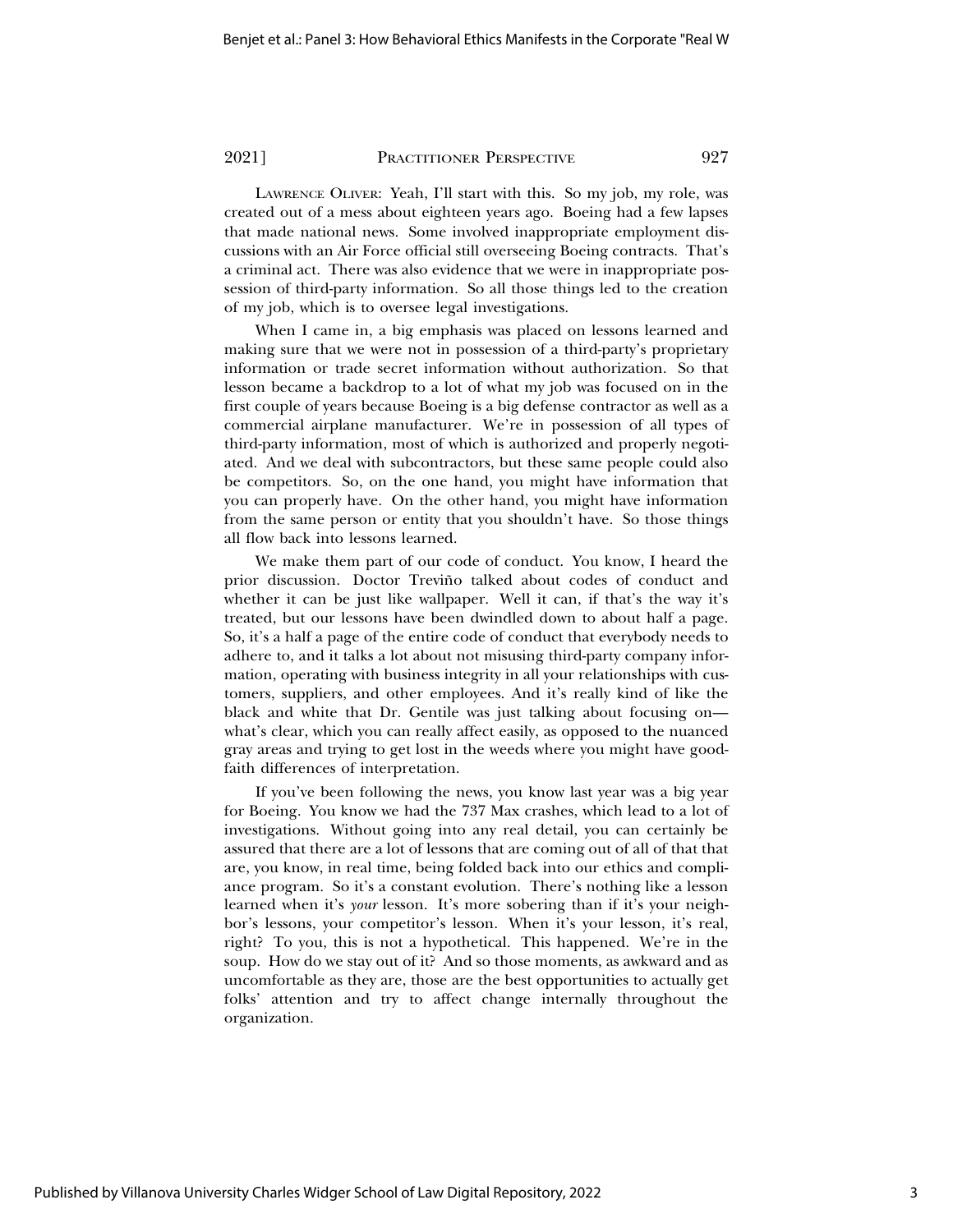PROFESSOR BROGAN: So Brian, coming in what? What does it look like from sort of the wide lens?

BRIAN H. BENJET, DLA PIPER: Yeah, so you know, kind of thinking about this from two perspectives. One, having obviously been at the firm now for almost ten years and coming in and, whether it's investigations or after issues there, and then being in-house for about seventeen years prior to that, including at Worldcom, where we had a couple of issues in the first corporate monitor, so seeing it from a couple perspectives. Yes, but you know, normally when a problem has arisen, Lawrence has actually gone in and started the investigation or is in the process of that. One of the first things that we're starting to see is what you're trying to do is look at remediation efforts and figure out where the failures are so that as you go back and try to resolve whatever the issues are—whether it's is with a government agency and otherwise—you can establish that you've understood what the failures were in the first place, or whether the person was a lone wolf, which you kind of hope they are, and where you're going to go from there.

And I would say, I think there are three points where we tend to see a commonality when we come back into compliance programs. In most cases, people have tried to do something—they've written some policies, there's been some effort to put in a compliance program. It's a pretty rare case where it's truly the wild west, and no one's done anything, but the issues where you tend to see the first pieces of where you're going to remediate. It is first just lack of investment and prioritization. I think, as Lawrence said, you learn from your mistakes. If you have entities that don't have mistakes, it's very hard to get that initial investment and that prioritization for the compliance program because you don't have that shock therapy yet in some things. So that tends to be one of the first things you tend to see when we look at remediations. The second one is tone at the top, tone at the middle—however you want to call it these days and culture. Many times it's counter to the compliance program and that tends to be a causal effect. And then the third is kind of contrite at this point, but the paper versus real, which the Department of Justice ("DOJ") emphasizes. I would kind of drill down on that and say really where this comes into is that it's a program that's not adapted to the company's risks. So it's just out there, and it's not meaningful to employees. Or two, it's not really owned by the business, it's a program that's being implemented by legal and compliance and really has not been adopted or owned by the business.

Nine times out of ten when we see an issue when we're starting the remediation, almost invariably the first thing that we focus on is training and communications. We go out there, you get to the employees, you get to the people, you communicate with them, you make sure that there's a common understanding of the expectations and what the company is there. It also provides that feedback loop because once you start to do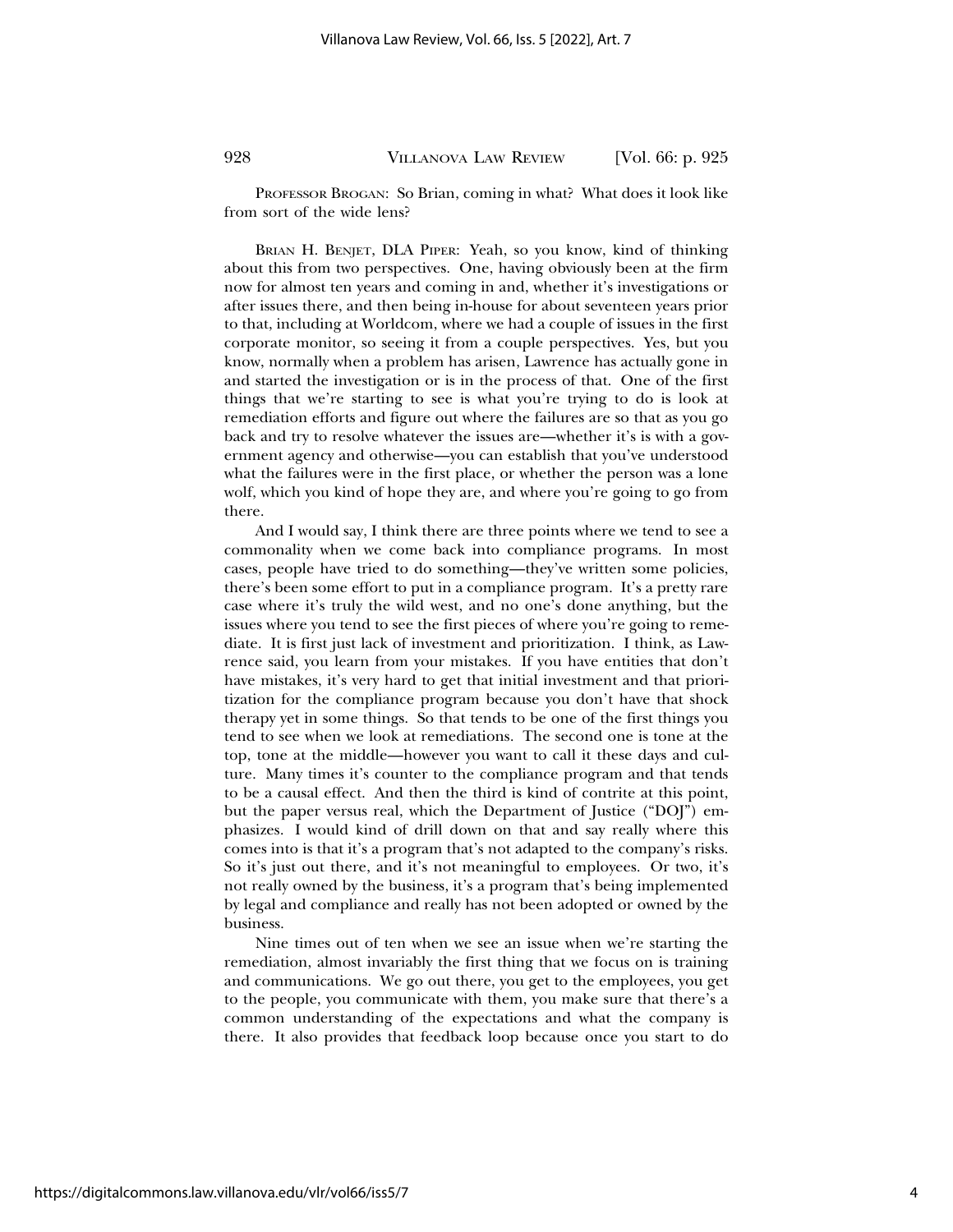that, you hear back from your employees on what are other issues and what are other concerns. So that nine times out of ten we're remediating in that place, that's where we're going. You know, ultimately, and I'm going to quote my former boss, Stasia Kelly, who was the general counsel at MCI, the general counsel at AIG, and then ultimately the COO, Managing Partner at DLA Piper. You know her favorite quote is, "You never let a good crisis go to waste." And when you talk about remediation, that's really the place where you use that crisis to then elevate and make sure that you get where you need to be to prevent the future issues.

PROFESSOR BROGAN: So I'm going to pull a couple of pieces together that I've heard all four of you speak about and also tie it to this morning. So, structure seems to matter and Precious, I heard you say that your Compliance Officer reports directly to the seat, the CEO or the CFO, but reports directly up. And Lawrence, you talked about an issue we all faced, you know, both when you came in the door and then this last year. Nancy, you're talking about bringing in so many different people. One of the things that came up this morning in talking about how people behave and the idea of Lawrence mentioned, well, you can have a code of conduct—it can be just wallpaper or it can mean something. So the structural piece of how you respond to a problem.

One of the scholars this morning said, you know Wells Fargo, which is the poster child for trying to figure out efforts to fix it, and not fix it, and ongoing scandals. Wells Fargo fired more than five thousand people as a result of the first round of scandals, but wrongdoing continued and one of the things that one of the scholars said this morning was sometimes firing is not the way to go. Sometimes, discipline and she said, let's not call it punishment because that sounds too punitive, but discipline and action within the entity that then people can see that there are consequences. So, and this kind of goes to Brian's quoting of Stasia—who's certainly a lot of our heroes, you know, she's just a hero—but never let a good crisis go to waste. So, how can you use sort of the structure piece to really make a difference? Whether that's where you put compliance, whether compliance is top down, and all of you kind of talked about that. Is it something like do the right thing, but do what I say and not what I do? So how does the structural piece come into advancing compliance? And Nancy, obviously big challenge when you're merging structures.

MS. PETERSON: Yeah, so thank you, I agree, so there's several things you can do. First of all, I always say, you know, go where the employees are, right? I mean, don't create a paper program—the thing that sits on the shelf and the shrink wrap, i.e., Enron, right? So, you know, go where the employees are. And sometimes that can be a little tricky as a compliance officer. We use a program called DOMO, which is basically, you know, a business intelligence gathering tool. And so, you know, I had to learn how to work with it and put what we call a "DOMO card" together to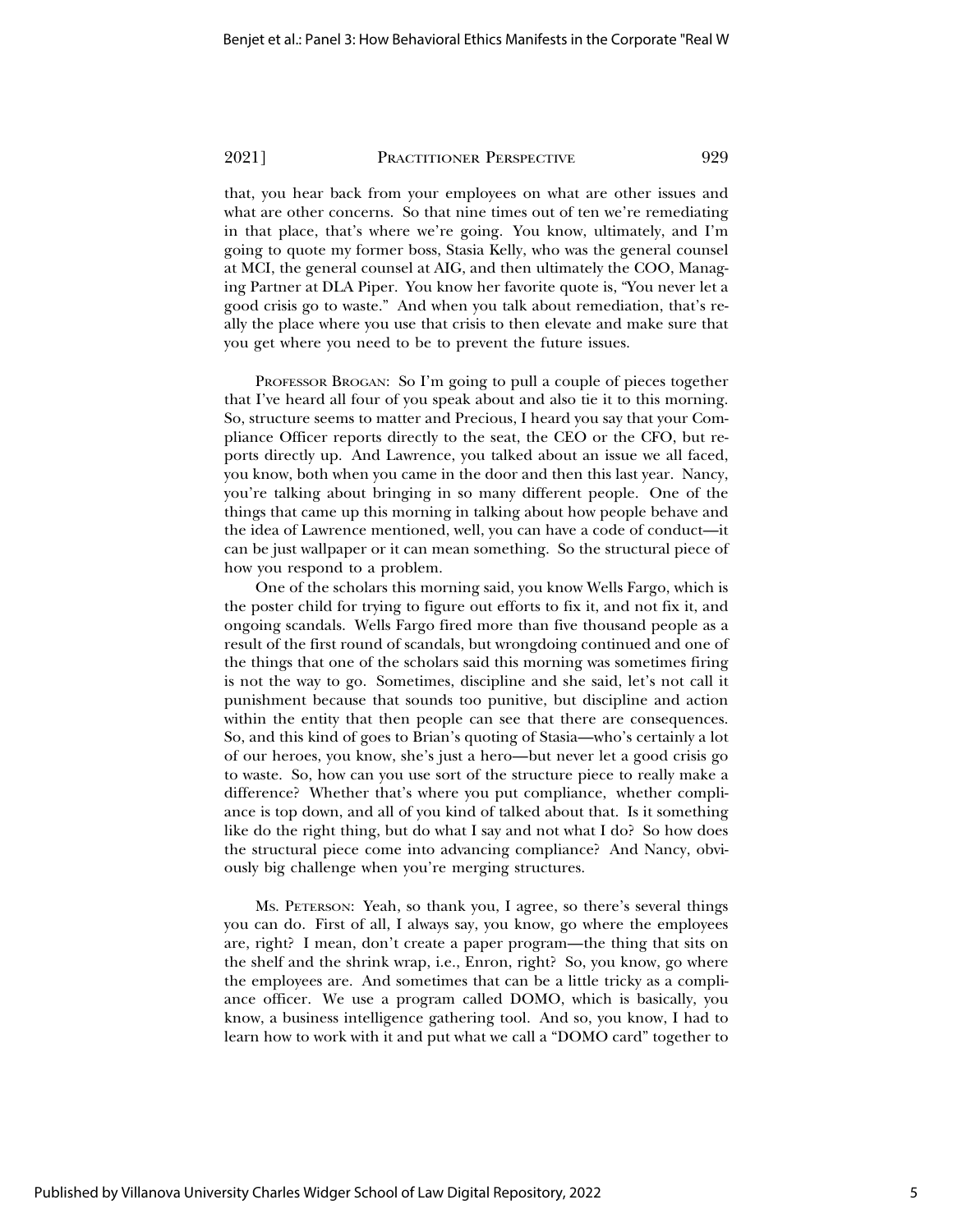share certain data points. But if I had created some excel or something else over here, no one is looking at that, right? So you want to go where your employees are and understand what's going to help them move their levers.

And then, you know, related to that, make it part of the SOP, you know, "standard operating procedures," so that there's certainly value in having a compliance week, or focus on getting certain trainings updated, but if you're in a training on contracts, maybe you start mentioning confidential information and how that's our duty to protect that, and prevent a third-party. So, weave it into conversations so it's not seen as separate but as seen as the behaviors of the organization in what they're doing as a business unit.

MS. GITTENS: I think one fundamental question to ask when evaluating the effectiveness of a compliance program is, "How well-designed is the program?" That's really going to help you figure out whether or not the business is going to own it, whether it's going to work as a practical matter, and in determining the design of the program, you really want to look at the company's risk profile and the company needs to do an underlying risk assessment. That is, to identify the risks of misconduct that are likely to occur in that particular business, based on the business lines, based on the complex regulatory scheme, based on lessons learned, based on data, and so doing that underlying risk assessment is going to help the company design and tailor a compliance program to those risks. The methodology of coming up with that risk profile is risk management, and so having a risk-based compliance program that's designed to address those risks is going to really help make the program more effective.

MS. PETERSON: Right, and not one-and-done, right? You have to keep doing it. So, I think somebody said earlier in the day this is a garden, you have to keep tending to it. And yeah, I mean, you have to have that mentality as well.

MS. GITTENS: It's living, so you're doing periodic risk assessments and the compliance program is evolving over time.

MR. OLIVER: Yeah, and I would add to, you know, we hear a lot about tone at the top, but it certainly has to be at the top, but other than that, I think it's from the bottom as well. And I appreciate Linda Treviño mentioning our commitment at Boeing, so we're not a one-piece-of-paper code of conduct. I mean, we use real-world examples. Things that happened in the workplace. We put those ethics moments in program and everybody gets to see them.

But I think the point is, particularly at the lower levels, that they have to be persuaded that we mean what we say, right? And it can't be a double, triple standard. Depending on who's in the spotlight or the hot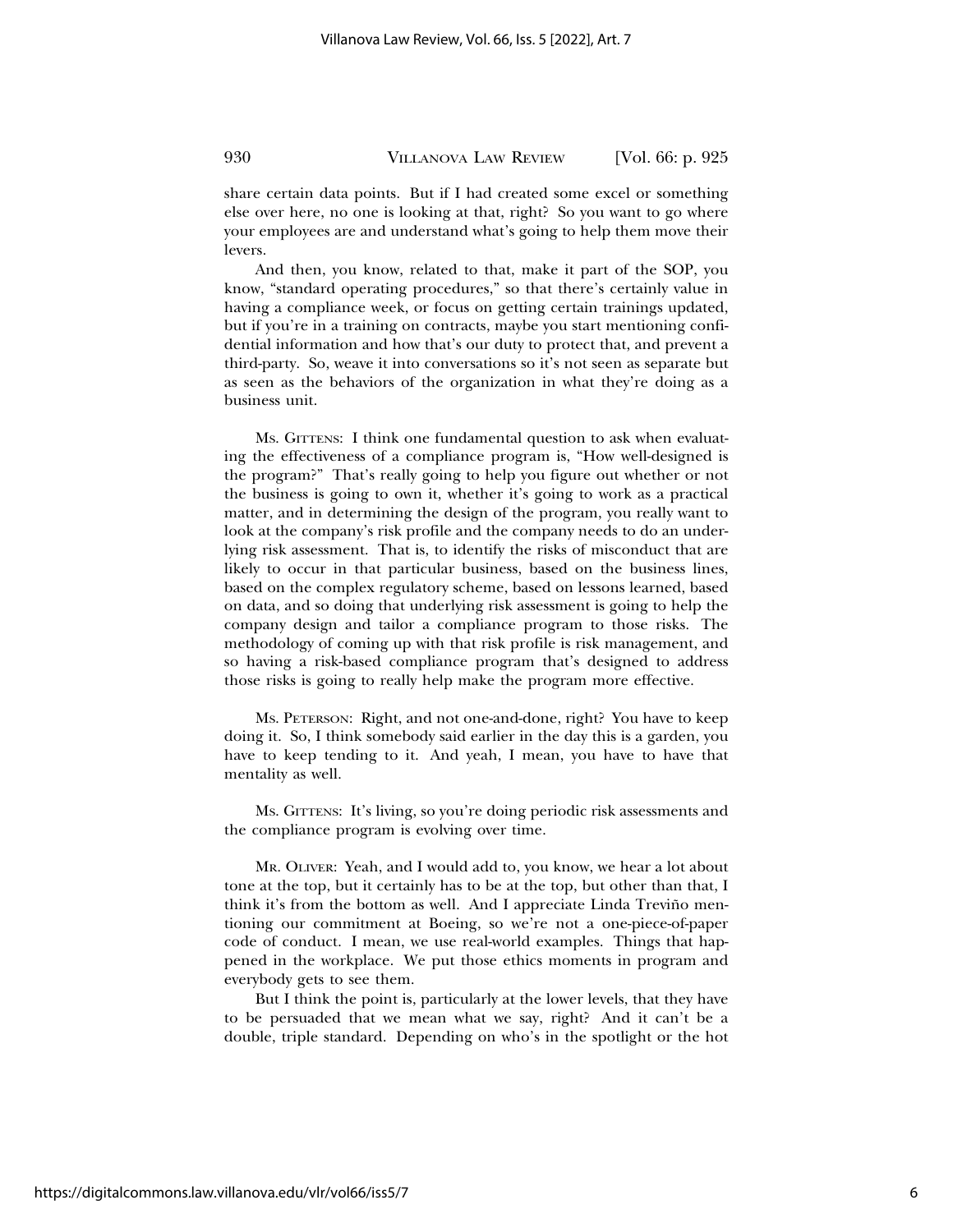seat right—folks are paying attention, right? And if somebody at a higher level gets, you know, a slap on the wrist or a pass for doing that which should result in more severe punishment, the employees, they're paying attention. So you do have to demonstrate your sincerity and your commitment to the process and when it lands on somebody at a higher, more visible level, you have to let the chips fall as they would with anyone else. And folks, they take note of that and they will feel better about their environment. They'll feel better about raising concerns, making complaints. Obviously, you know, we allow anonymous complaints—we would love for people to identify so that we can engage them. And that's a real measure of the health of an organization—how many people are willing to go through this knowing that there will be retaliation concerns, right? I think it's the ultimate kind of litmus tests of the health of compliance to come forward and identify themselves knowing that they will be supported throughout and not retaliate.

MR. BENJET: I would add I'm a really big believer in shared ownership and not creating a silo of compliance and legal in one vertical and everybody else over there. You know, we advise Avon and after redesigning their compliance program—after their Foreign Corrupt Practices Act (FCPA) issues—one of the things we really worked hard on with them was how to integrate the business. Not only just, "Here's the compliance program," but in designing and building and testing the compliance program. And that was partially through creating governance committees, creating processes, where before a new gifted entertainment approval system was rolled out, there was buy-in and there was testing from the business. And so from a structure perspective you can create it through governance structures that shared ownership. But it's also some of the day-to-day. And I really do think giving the business a voice so it's not, you know, the folks on the panel have been in-house and I was in-house hearing, "Oh, legal is making us do it and it makes no sense." So I'm just a huge believer from a structure perspective, creating the specific governance structures where there's shared ownership with the business.

PROFESSOR BROGAN: Well, that gets us to where I wanted to go next because all of you have had experience with this and there's, you know, a quote from some of the behavioral ethics research, "People cheat." And what was interesting but apparent is that people cheat. Good people cheat. Bad people cheat a lot. They probably cheat more than they should, but less than they can. That was the quote, you know. People tend to cheat and they tend to cheat more than they could, but less than they can. So, good people behave unethically and we're sort of getting to this. Like why do people cheat? Why do people in organizations cheat? And by cheat, it can be anything from using proprietary information that's not theirs to use, to embezzling, to taking home legal pads. Back when we used to write to, you know, violating policies about whether or not you let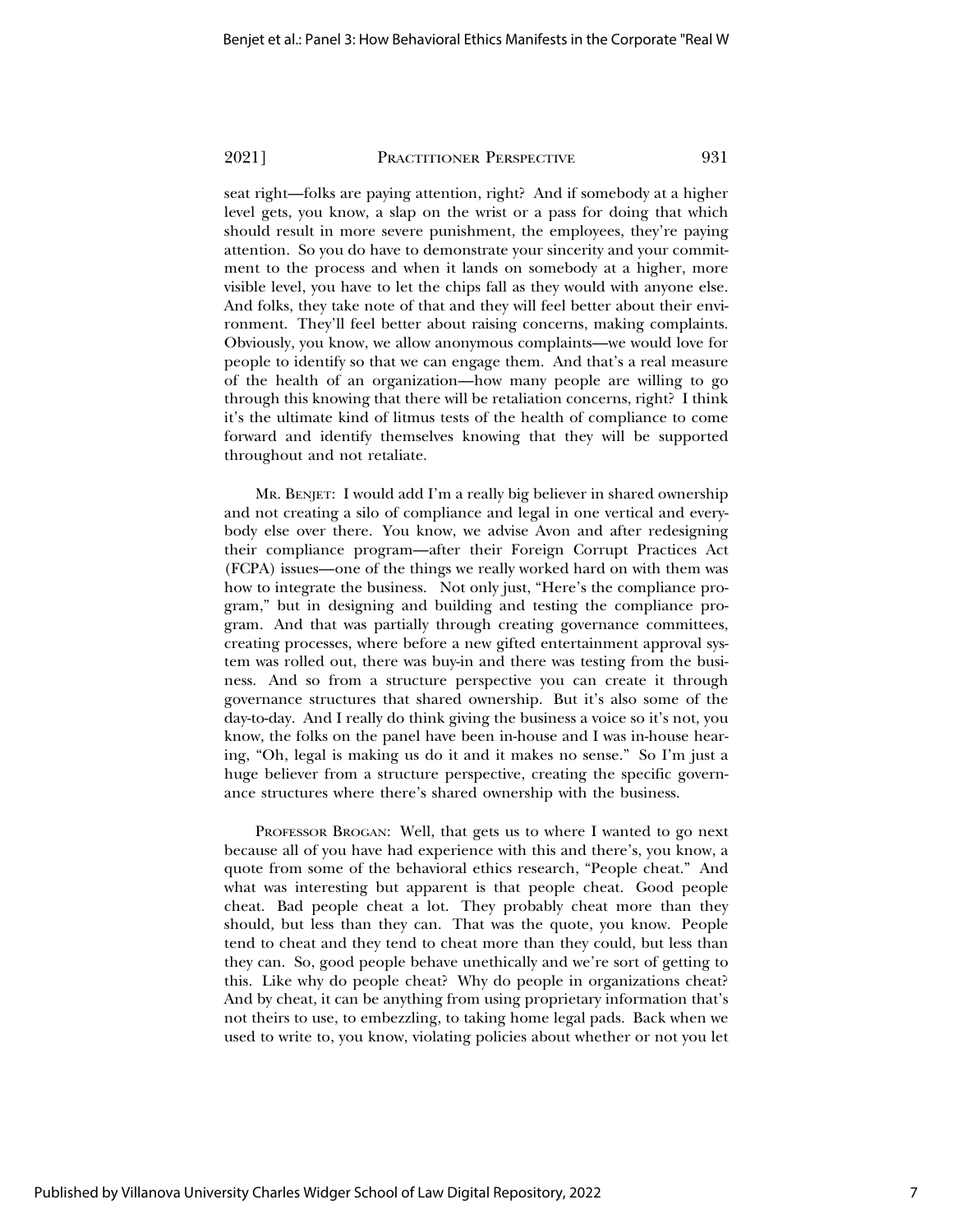a vendor buy you lunch. What makes people cheat and how can that help us figure out how to how to address cheating? So what's your experience? Lawrence, probably you came in and have to deal with what's happened and why people did what they did. Why you did they do what they did?

MR. OLIVER: Well, I mean, it's obviously a lot of different reasons. I'll try to consolidate. Obviously, there has to be an opportunity to cheat, and usually a belief that you won't get caught—which goes to compliance programs, right? Because if they're well designed, as Precious said, they should be able to prevent and detect wrongdoing, so the more that people think that they can get away with something and they have the opportunity, then you have a fertile environment for wrongdoing.

But let's not kid ourselves—certain wrongdoing that people engage in, you could have the best ethics compliance program ever designed and you will not deter those folks from engaging in that conduct. So, these programs aren't for those people, right? They're not for people who are bent on doing wrongdoing, and particularly, wrongdoing where they are the sole beneficiary. So, like a kickback or like a lavish business courtesy that they receive for arranging a contract with the company, right? I benefit, I get to go to the Super Bowl for free, right? That's over the top. So, folks that are really motivated by that you might not be able to reach them, but then you have others where the motivation is not for them, but it's for the company. So in other words, let's take the business courtesy example and flip it and say, "Okay, not me getting a business courtesy, but what can I extend to this customer to keep them happy and there for us?" And so I'm doing this really for the company's benefit, not mine, but I want to go as far as I can go to make sure this customer is happy.

At Boeing, we have several levels of review that you have to go through before you extend a courtesy over a certain dollar amount, right? It's like you have to get all these approvals. Well, if people are trying to, you know, get around that approval, then that's an issue, right? In order to do something to help the company. So I do think that a well-designed and well-developed ethics and compliance program can reach that individual. They're not motivated by self-interest when they're motivated to cut the corners, or maybe do some things to help the company. And I do think when you see that you can usually reach those people because they just need to understand the risk that they are creating. When you engage in that kind of thing, you are opening up risks for the company as well as yourself and burdening future employees. So, you know, I think the goal is to reach those that are reachable and make it real to them. But again, knowing that those who are just bent on doing things for a lot of different reasons, usually for their self-gain, when we identify them, we have to get rid of them.

PROFESSOR BROGAN: Yeah, I think that's right. I think we're talking about those people that are in the middle and we're trying to provide the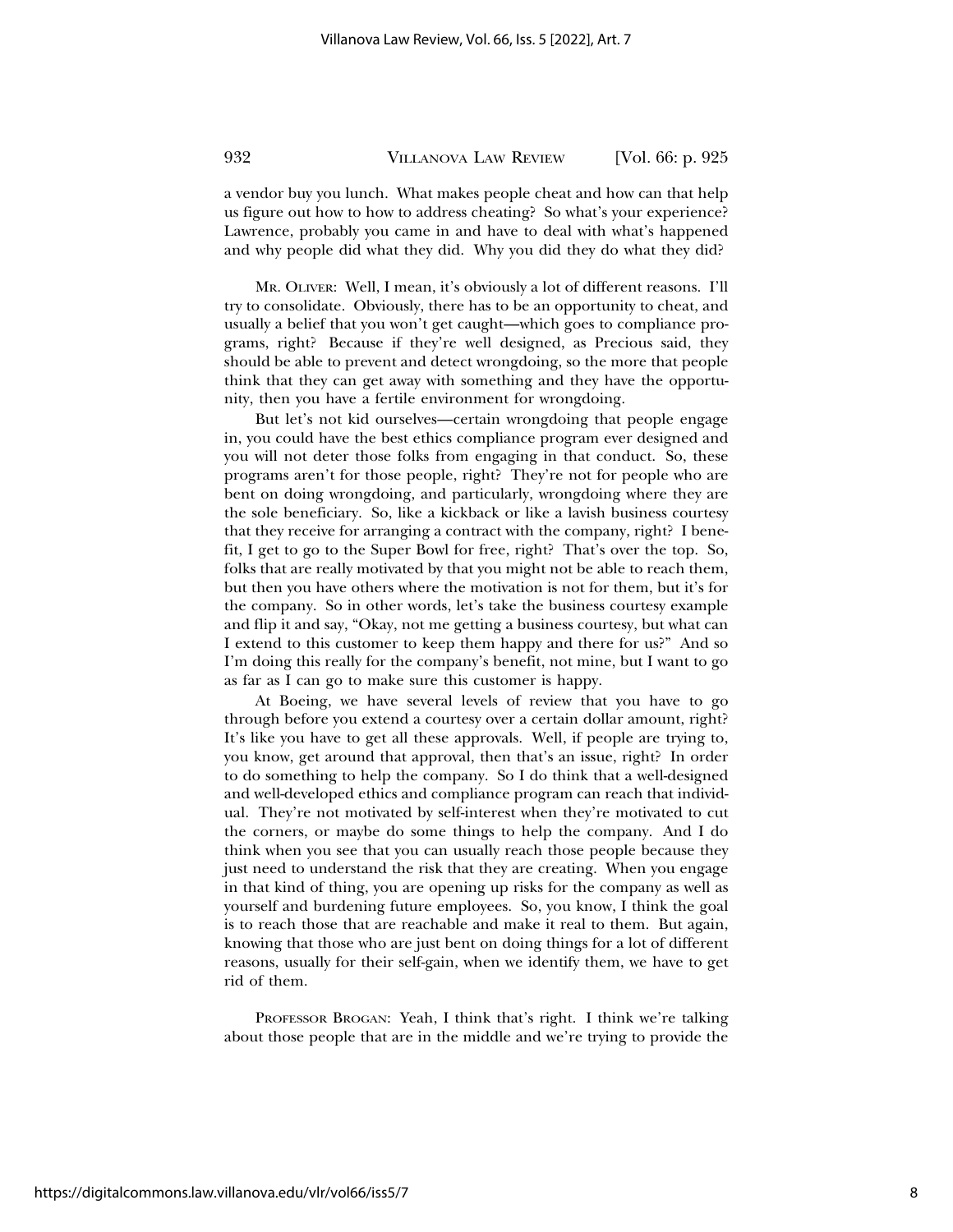garden, right. The place where we help create the ability, the capacity, the incentive to make the right choice.

MS. PETERSON: Yeah, Lawrence, your example in terms of the gift giving is an interesting one. You can also turn it—and I always try to tell people—you're going to put your customer's contact in a bad position, right? And then that totally changes it, because it's suddenly, "Oh, wait a minute. I don't want to." Because I say, "Companies like Boeing, they have these compliance programs, so this is not only our rule, but to the extent you do this, you could damage that relationship and get that person in trouble." Then you're going to make a whole new customer contact and build that relationship back up again. Hopefully, right? If that's even an option.

MR. OLIVER: So true, Nancy.

MS. GITTENS: One of the things is, we're dealing with human behavior, right? And you know, compliance programs don't have to be perfect, and you're never going to get rid of all misconduct or have a perfect program. You need to reach out to who you can and deal with misconduct when you find it. One of the things that always sticks out to me is that different people are motivated and driven for different reasons and by different things. So, sometimes you see good people will do bad things. Sometimes bad people will do good things. And one of the things that I've seen over time is that when people are motivated by ego—right, their own sense of importance, their own sense of self-esteem—a lot of people in that situation, it's hard for them to deal with the prospect of failure or not being successful. And fear of failure or not being successful, particularly for people who are ego-driven and have been successful for so long and are not used to failing and don't know how to fail fast, can really make you do things that you wouldn't think you would do.

MR. BENJET: You know, I think that's right. Building off with what Precious said, when you think about motivations, I also kind of divide it a little bit between leaders and workforce. When you think about the ego greed component you think about like, I show my Villanova class every year, the HBO documentary on Theranos and Elizabeth Holmes. You think about the black turtleneck and everything, you think about the drive and the ego that's there. And all of that craters down into how you create almost a fake product, but you're able to sell it out into the marketplace. That's at the leader level, but then you think about crimes of opportunity—which I think Lawrence was really talking about—where you have, you know, maybe a car country manager in a far flung region with a nonintegrated business who thinks he's not getting paid enough and has control over bank accounts, has control over vendors. But then if you think about like a workforce perspective, I think about like we talked about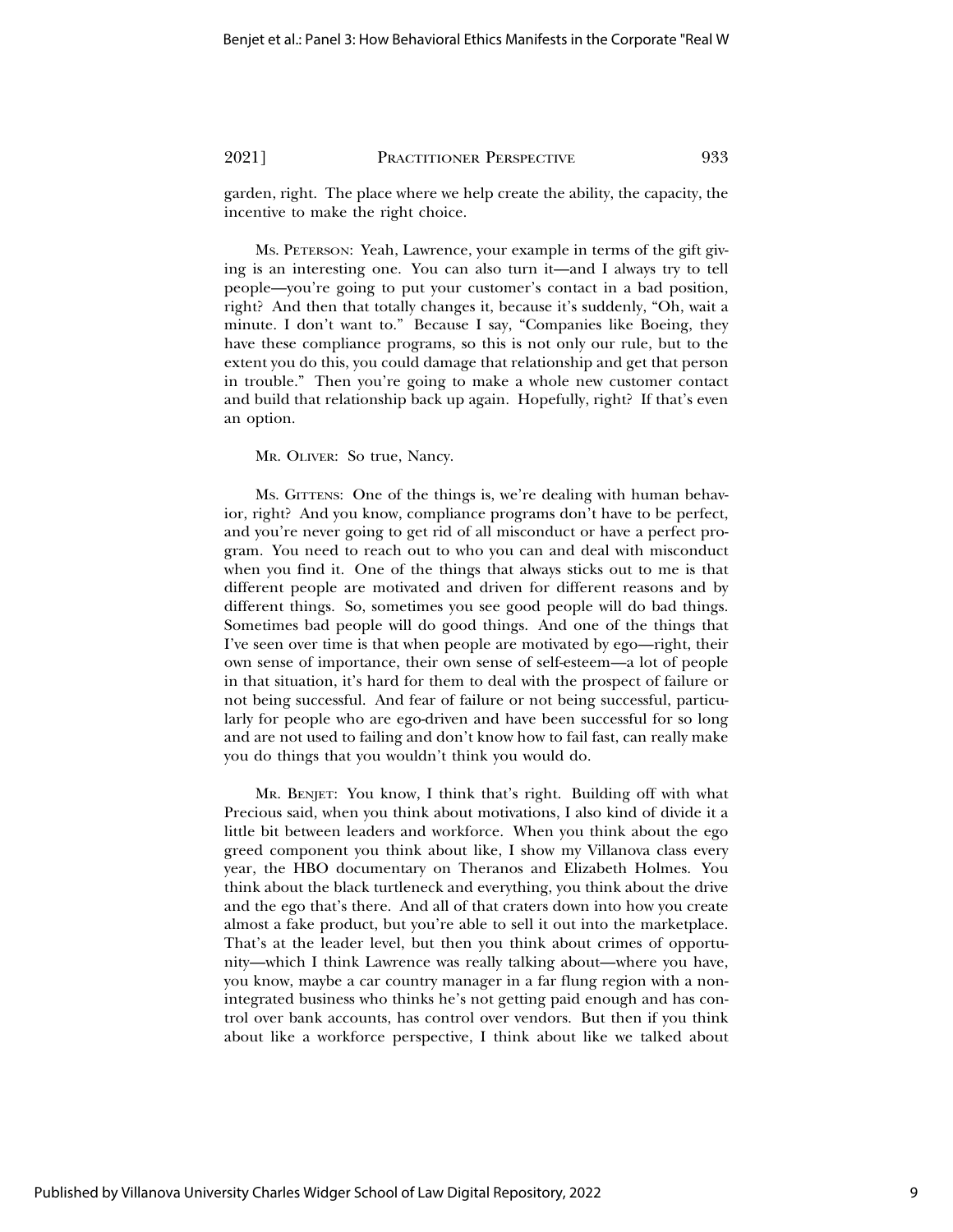Wells Fargo and I think about some of the General Motors issues where you have this sort of what I'll call "a wink and a nod" where you say the leadership is putting what people perceive to be unreasonable expectations either on performance metrics or on compensation metrics, so the messaging that comes down to the workforce is, "Cut the corners to make it happen because this is what leadership expects." So there's, I think, a dichotomy there. When you, when you actually think about workforce versus leadership.

And then one last example, which is that actually I've seen at Worldcom that Scott Sullivan, who was the CFO, and we committed a little bit of fraud. When we discovered the fraud and we went to Scott Sullivan, the CFO, his reaction wasn't, "Oh gosh, you found it," or, "Oh my." His reaction was to write a white paper saying how he thought he was smarter than the entire accounting industry, so the motivations are really different in that sense. But ultimately, I think the basic control which people were talking about is to have that communication into the employee-base, to speak that to them in the real terms. And look, you're not going to stop bad actors. There's no question intentionality in that sense. But are you making people aware of the guardrails? And are you giving them the opportunity to understand what is wrongful so they can raise their hands? And in that piece? But I think the motivations are across the board in that sense.

PROFESSOR BROGAN: Well, and I think that's clear from what all of you said and what, again, went on this morning and at the heart of Dr. Gentile's work. I jotted down some notes, "re-framing," and I think this speaks to what Nancy and Lawrence were talking about with the benefits, you know, let me take my client, my contractor, to the Super Bowl, right? Come to reframe that and say, "Okay, you're looking at this as advancing the interests of the company." Or, "Hey, it could hurt the company." Reframe it. "It hurts a company in a different way." Or, "It could hurt, you know, the customer or the person you're trying to help."

I always think of it—and I may be dated in this because you know, I teach Conflict of Laws and Torts—but the FCPA. I look at that and I see that it's just right for why did so many people cheat because they rationalize it, right? And you mentioned it, I think it was Lawrence who said, "I'm not getting paid enough, so I cheat because I'm not getting paid enough. It's not fair, so all I'm doing is leveling the playing field."

Somebody raised, "What do you do about academics and cheating on exams?" I was the Academic Dean for nineteen years and so many times the students would say, "You have to cheat because everybody cheats." And the answer is actually our students don't cheat. I think they're really very honorable. It's occasional, but there's this notion of rationalizing, and I guess to go back to what you all are saying is making it clear that yes, we want to make a lot of money and we want to operate in this foreign country. But if we have to pay officials off to get our stuff unloaded from

https://digitalcommons.law.villanova.edu/vlr/vol66/iss5/7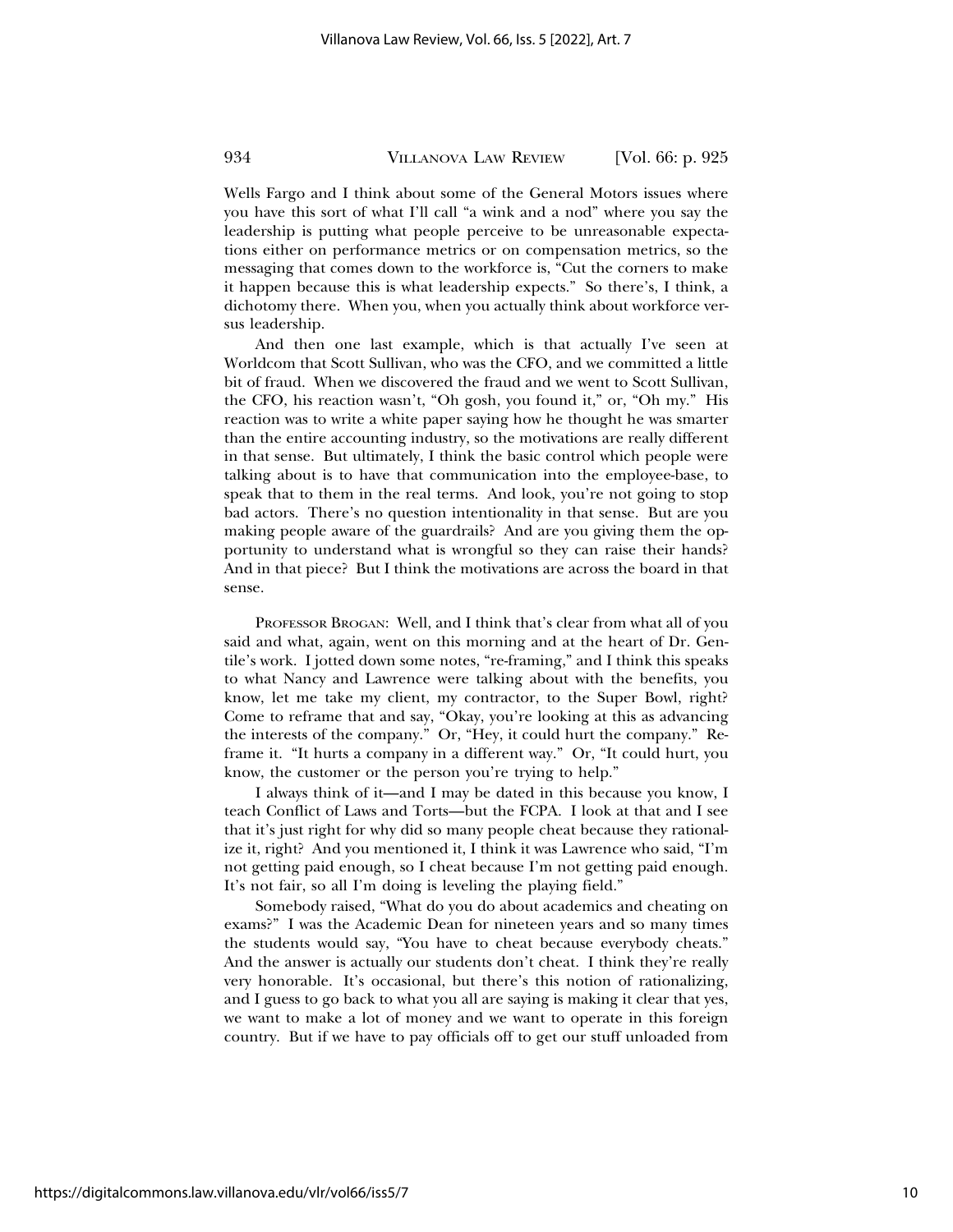the ships, well, we're not going to do that because the ultimate harm is greater. And making the structure, making it clear from the top down and from the sides out that this is a greater good. And how you empower, you're right, the person who's going to cheat is going to probably be pretty good at it, but you you're trying to reach those people in the middle, the people that are making the decision to go one way or another. And I think that's what I hear all of you saying that your structure needs to empower them. And as I read the Wells Fargo report. It's what I mean, Brian. I think you talked about it and I think Precious, Lawrence, and Nancy alluded to that. You say one thing, "Oh, we want to be ethical, truth matters," except we then put these unrealistic performance goals in place and we reward people who are cheating even when we know the numbers don't add up. So it seems the structure and addressing why people make the choices they make the people in the middle—like not the bad guys, the people in the middle.

MS. PETERSON: So you do have to be careful on how you incentivize people, which I think is what you're talking about with the Wells Fargo because that's where, you know, there's the behavioral component. But then there's also the structural component—which is separate if you think about it from, you know, your compliance steps that you want to take because if you have things shooting off in one direction because in some way the compensation or the commission structure was set up in a way, and even perhaps even unintended, you know, that starts creating the behavior you need to be there to say, wait a minute this is what's quote unquote, causing it. If you're lucky, hopefully that's what you'll do because you're again, back to Precious' point, we're constantly reassessing and looking at the risk again. It keeps going around. You're never done at this job. Trust me, you wake up every day and trying to think like what is it that we can make better, right?

PROFESSOR BROGAN: Well, it gets to what she said to Nancy about being with the employees. The only way you're going to know what's going on is at that level. I do want to turn a little bit to the challenges of the future, and we talked a little bit of that about this in our prep session. What are the challenges of the future that are going to manifest because of changes? Technology consistently, and has since the printing press, outpaced our ability to manage it or even sometimes to even imagine where it's going. It provides new and dangerous opportunities for wrongdoing by employees and specific dangers within each of our businesses and I think, Precious, especially in your business and in biotech is especially an issue. It also presents some new methods for employer surveillance and I'm a privacy person so new ways for me to be horrified by what maybe compliance people want to do to enforce the compliance strategies.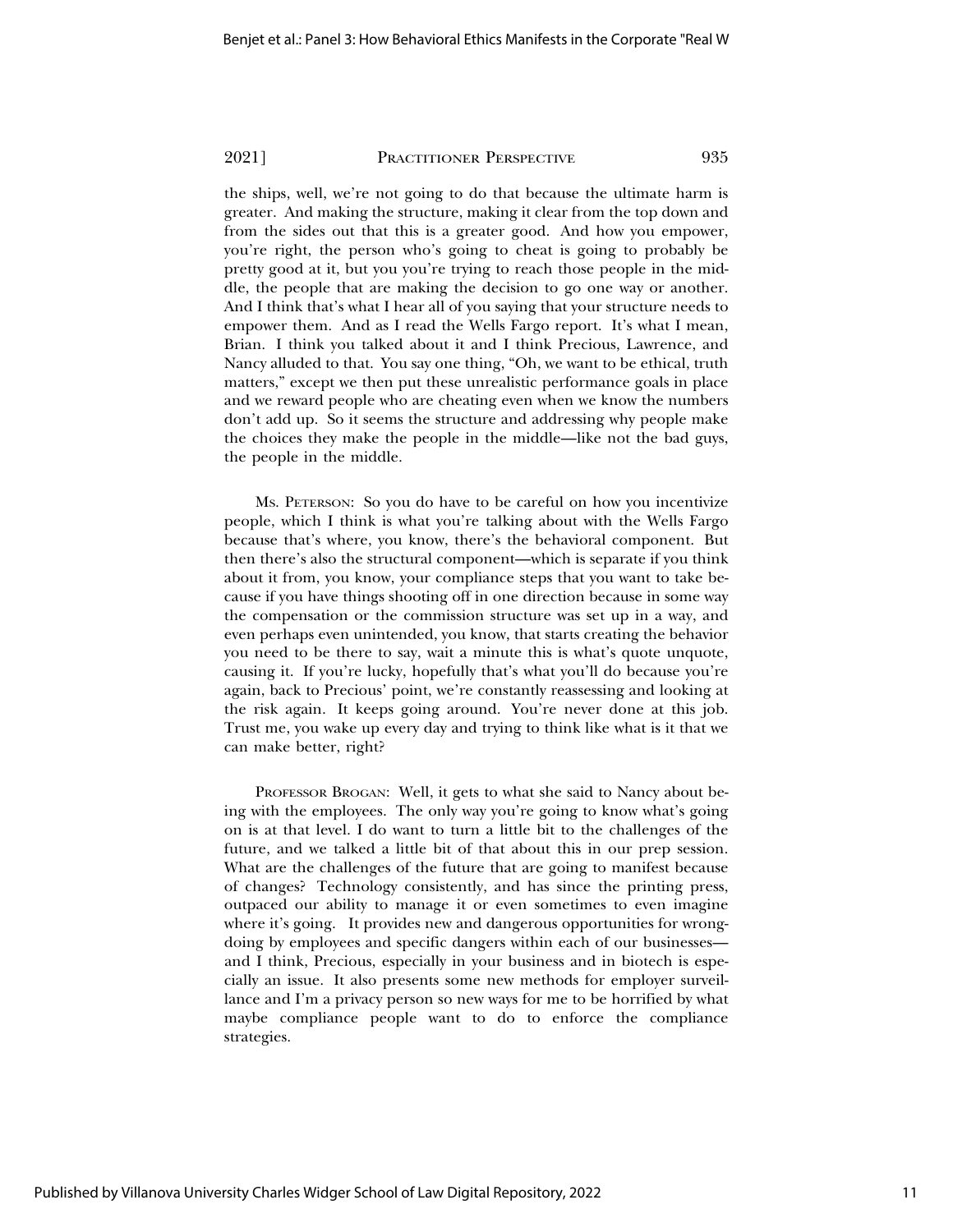Also, you know, changes in individual ethics and how people feel about. They say students—our youngsters, not us, but the youngsters of today's students—are just so used to there being cameras everywhere in the hallways and the classrooms, they're just kind of used to it. They assume their role is on camera.

So how did these challenges of futures play out? I'm going to add in one additional point that Precious brought up in our prep session and that is, you know, the idea of the employer now being deputized by the government in the context of some larger enforcement issues and now you've got this information. So, that's a very broad net that I'm throwing out and I'd like to begin with Precious and Nancy to talk about what they see and then throw it to Lawrence and Brian to talk about what does the future hold.

MS. GITTENS: Yes, I think this is really a question about how employers use technology to surveil their employees. And what they can and can't do. Generally speaking, I think the privacy laws, and I know things differ state to state, but generally speaking, companies are perfectly capable and can lawfully monitor their employees' activities on company computers, on company spaces, using company digital resources. And so I think there's a real question that arises then for people who are concerned about the privacy of the employee. And about these sorts of civil liberties, constitutional rights of the employee because the fact is that a company can do a lot more by way of surveilling an individual employee than the government can. And all I mean by that is that a company can search its computers that the employee is using, and some of these lines are blurred now, right? Because people are working remotely, and when you're working remotely and you're working at home, that means the employees is using—a lot of times—the company computers, you know on the evenings and on the weekends and at, you know, for all sorts of different reasons, and so there are new questions that arise in that context. And so where the employer is able to look at, you know, even just the key logger software technology. I know people are talking about now where the employer can record the actual keystrokes that, you know, on the keyboard and a message will go to the manager and say what the employee is looking at and a company can require an employee to answer questions or else face discharge for failure to cooperate in the company's internal investigation. These are things that, if the federal government was acting, it might need a search warrant. The government might need to, you know, Mirandize the employee that it wants to question.

And so I think this issue arises because yes, I think individuals are looking more closely and asking is the government really effectively outsourcing some of its criminal investigations to companies when they say to companies, "Alright, the information that you already obtained from your employees, we want you to go ahead and send it to us and we use it the way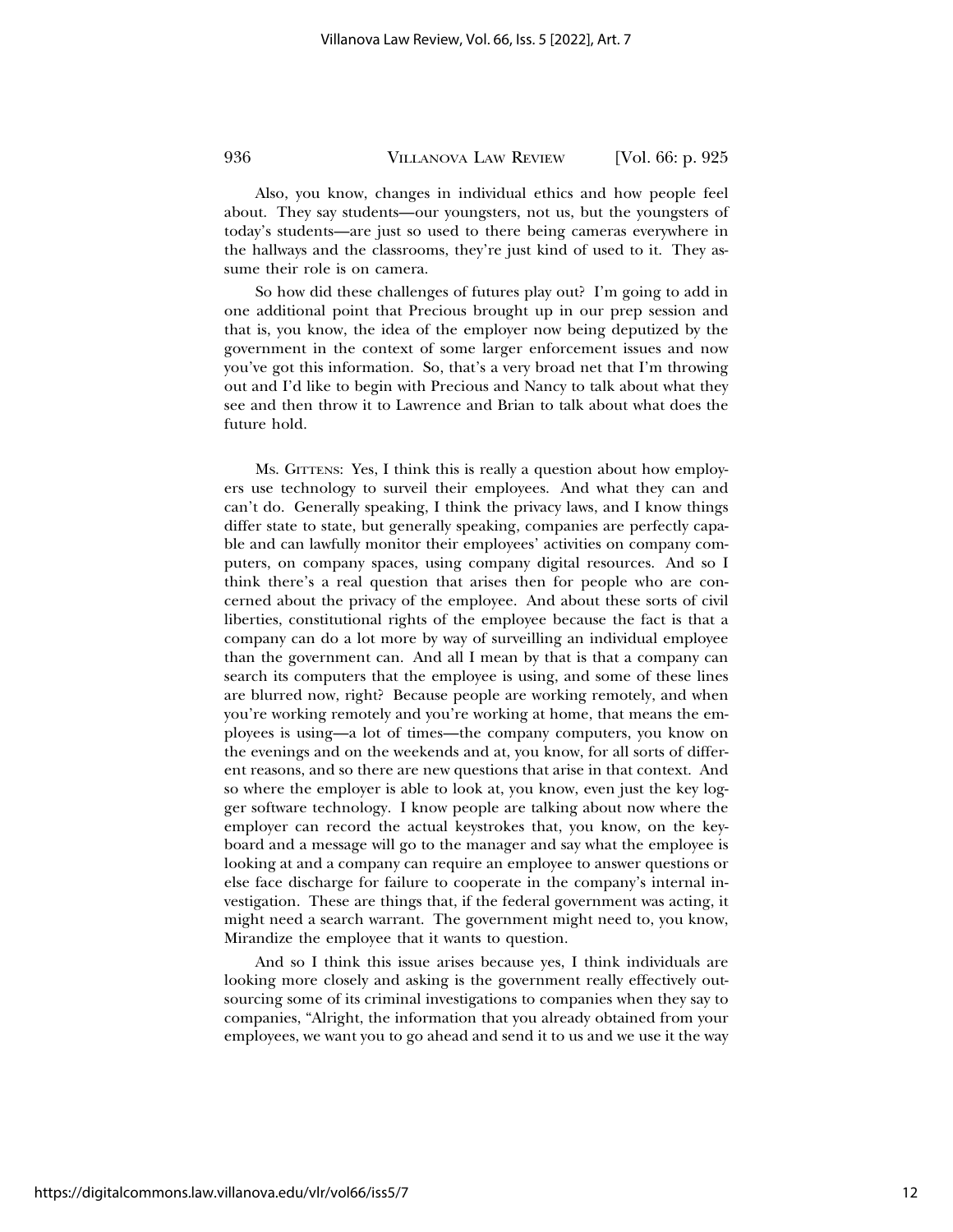that we want to." So I think these privacy and civil liberties issues are arising right now and people are looking very closely at them.

PROFESSOR BROGAN: And just to tie it to what we've been talking about in terms of compliance and making compliance effective, you know, all morning, and certainly in the first part of this conversation, we've been talking about making everybody part of compliance.

MR. BENJET: How am I going to have my employees use the ADP system to clock in where they use their fingerprint as they come in? Does that really matter to an Illinois fingerprinting law that was passed in 1933? And so, trying to match technology to antiquated laws I think is a real challenge when you think about that.

Just to hit on the government piece, just real quick. You know, the DOJ guidance is pretty clear. If you have any kind of investigation from a corporate perspective—and this goes like, you know, you get the *Upjohn* warnings and things like that—you are incentivized to cooperate with the government. If you're in the FCPA, I'm saying you're going to read out your privileged interview memos to them whether it's a waiver or not. That is embedded in the Justice Department culture at this point in time, and it's articulated, frankly, in some of the leniency in the statues because they want to go after individuals, at least purportedly. So I think when you think about that government piece, it's not only happening, but I think it's codified in the Justice Department guidance that's out there. And so I think that's one thing too on the government side that I think is worth it. There's that piece of it, but then there's also the general cooperation. I go back to MCI, and that's the public reporter that we may or may not have allowed after the Patriot Act. The federal government did directly tap into the trunks of phone lines, which is certainly an interesting may or may not. I—you know, on that piece—I kind of think about it today and you think about Apple on the iPhone, where they won't give the code. And so I think there's an ebb and flow there, in that piece, and you will see that ebb and flow continue. But it's an interesting dynamic—where the government, private, and public intersect in that same piece of time.

Can I close with one opportunity from tech? Because we've kind of talked about all the bad things. I do think, from a compliance program perspective, tech and data is a huge opportunity for programs. When you think about now, the ability to look at T&E spend and analyze it and see trends or vendor spending, or things like that. I think compliance programs do have an opportunity—with the right resourcing, with the right piece of that—to actually capitalize on the availability of tech and data to better perform the monitoring element of a compliance program. I don't want to lose sight that tech does provide opportunities to compliance programs as well.